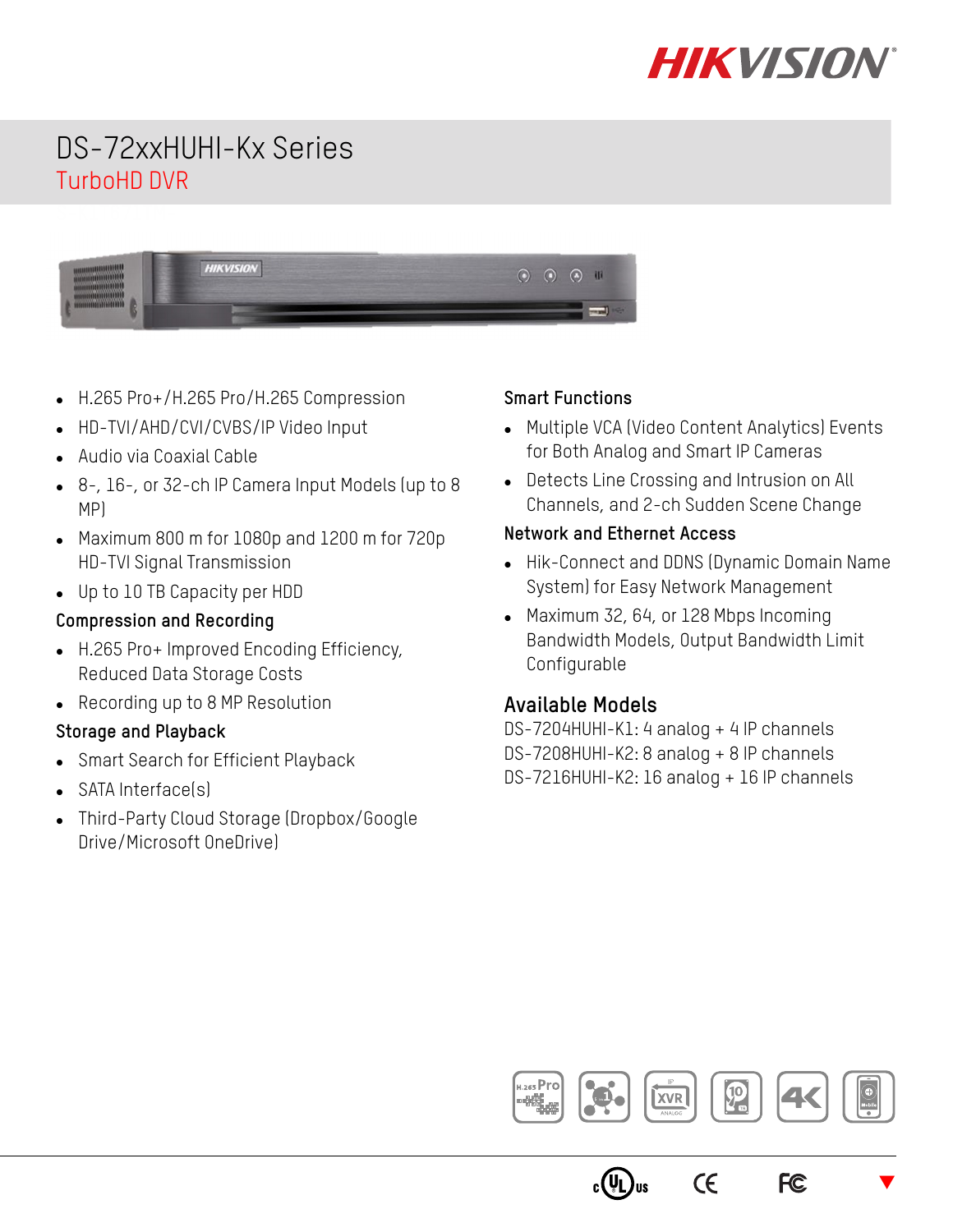# **Specifications**

|                                                                                                                                                             |                                       | <b>DS-7204HUHI-K1</b>                                                                                                                                                                                                 | <b>DS-7208HUHI-K2</b>                                                                   | <b>DS-7216HUHI-K2</b>                                          |  |  |
|-------------------------------------------------------------------------------------------------------------------------------------------------------------|---------------------------------------|-----------------------------------------------------------------------------------------------------------------------------------------------------------------------------------------------------------------------|-----------------------------------------------------------------------------------------|----------------------------------------------------------------|--|--|
|                                                                                                                                                             | Recording                             |                                                                                                                                                                                                                       |                                                                                         |                                                                |  |  |
|                                                                                                                                                             | Video Compression                     | H.265 Pro+/H.265 Pro/H.265/H.264+/H.264                                                                                                                                                                               |                                                                                         |                                                                |  |  |
| Encoding                                                                                                                                                    | Lite Mode <sup>1</sup><br>Not Enabled | 8 MP/5 MP/4 MP/3 MP/1080p/720p/WD1/4CIF/VGA/CIF                                                                                                                                                                       |                                                                                         |                                                                |  |  |
| Resolution                                                                                                                                                  | Lite Mode <sup>1</sup><br>Enabled     | 8 MP Lite/5 MP/4 MP/3 MP/1080P/720p/<br>WD1/4CIF/VGA/CIF                                                                                                                                                              | 8 MP Lite/3MP/1080p/720p/WD1/4CIF/VGA/CIF                                               |                                                                |  |  |
| Lite Mode <sup>1</sup><br>Not Enabled<br>Main Stream                                                                                                        |                                       | 8 MP @ 8 fps <sup>2</sup> /5 MP @ 12 fps/4 MP @ 15 fps/3 MP @ 18 fps, 1080p/720p/ WD1/4ClF/VGA/ClF @ 25 fps (P)/30 fps (N)                                                                                            |                                                                                         |                                                                |  |  |
| Frame Rate                                                                                                                                                  | Lite Mode <sup>1</sup><br>Enabled     | 8 MP Lite/5 MP @ 12 fps/4 MP/3 MP/<br>8 MP Lite/3MP/1080p/720p/WD1/4CIF/VGA/CIF @ 15 fps<br>1080p/720p/WD1/4ClF/VGA/ClF@15fps                                                                                         |                                                                                         |                                                                |  |  |
|                                                                                                                                                             | Sub-Stream Frame Rate                 | WD1/4CIF/CIF @ 25 fps (P)/30 fps (N)                                                                                                                                                                                  |                                                                                         |                                                                |  |  |
|                                                                                                                                                             | Video Bit Rate                        | 32 Kbps to 10 Mbps                                                                                                                                                                                                    |                                                                                         |                                                                |  |  |
|                                                                                                                                                             | Dual Stream                           | Supported                                                                                                                                                                                                             |                                                                                         |                                                                |  |  |
|                                                                                                                                                             | <b>Stream Type</b>                    | Video, Video & Audio                                                                                                                                                                                                  |                                                                                         |                                                                |  |  |
|                                                                                                                                                             | Audio Compression                     | 6.711u                                                                                                                                                                                                                |                                                                                         |                                                                |  |  |
|                                                                                                                                                             | Audio Bit Rate                        | 64 Kbps                                                                                                                                                                                                               |                                                                                         |                                                                |  |  |
|                                                                                                                                                             | <b>Video and Audio</b>                |                                                                                                                                                                                                                       |                                                                                         |                                                                |  |  |
|                                                                                                                                                             | IP Video Input                        | 4-ch (maximum 8-ch by disabling up to 4<br>analog channels)                                                                                                                                                           | 8-ch (maximum 16-ch by disabling up to<br>8 analog channels)                            | 16-ch (maximum 32-ch by disabling up<br>to 16 analog channels) |  |  |
|                                                                                                                                                             |                                       | Up to 8 MP resolution                                                                                                                                                                                                 |                                                                                         |                                                                |  |  |
|                                                                                                                                                             |                                       | Supports H.265+/H.265/H.264+/H.264 IP cameras                                                                                                                                                                         |                                                                                         |                                                                |  |  |
|                                                                                                                                                             | Analog Video Input                    | 4-ch                                                                                                                                                                                                                  | 8-ch                                                                                    | $16$ -ch                                                       |  |  |
| BNC interface (1.0 Vp-p, 75 0), supports Hikvision-C connection<br>8 МР, 5 МР, 4 МР, 3 МР, 1080р30, 1080р25, 720р60, 720р50, 720р30, 720р25<br>HD-TVI Input |                                       |                                                                                                                                                                                                                       |                                                                                         |                                                                |  |  |
|                                                                                                                                                             | <b>AHD Input</b>                      | 5 МР, 4 МР, 1080р25, 1080р30, 720р25, 720р30                                                                                                                                                                          |                                                                                         |                                                                |  |  |
|                                                                                                                                                             | HD-CVI Input                          | 5 MP, 4 MP, 1080p25, 1080p30, 720p25, 720p30                                                                                                                                                                          |                                                                                         |                                                                |  |  |
|                                                                                                                                                             | <b>CVBS Input</b>                     | PAL/NTSC                                                                                                                                                                                                              |                                                                                         |                                                                |  |  |
|                                                                                                                                                             | <b>CVBS Output</b>                    | 1-ch, BNC (1.0 Vp-p, 75 0), resolution: PAL: 704 × 576, NTSC: 704 × 480                                                                                                                                               |                                                                                         |                                                                |  |  |
|                                                                                                                                                             | VGA Output                            | 1-ch, 1920 x 1080/60 Hz, 1280 x 1024/60 Hz, 1280 x 720/60 Hz, 1024 x 768/60 Hz                                                                                                                                        |                                                                                         |                                                                |  |  |
|                                                                                                                                                             | HDMI 0utput                           | 1-ch, 1920 x 1080/60 Hz, 1280 x 1024/60   1-ch, 4K (3840 x 2160)/30 Hz, 2K (2560 x 1440)/60 Hz, 1920 x 1080/60 Hz, 1280 x<br>1024/60 Hz, 1280 x 720/60 Hz, 1024 x 768/60 Hz<br>Hz, 1280 x 720/60 Hz, 1024 x 768/60 Hz |                                                                                         |                                                                |  |  |
|                                                                                                                                                             | Audio Input                           | $4$ -ch, RCA (2.0 Vp-p, 1K $\Omega$ )                                                                                                                                                                                 |                                                                                         |                                                                |  |  |
|                                                                                                                                                             | Audio Output                          | 1-ch, RCA (Linear, 1K 0)                                                                                                                                                                                              |                                                                                         |                                                                |  |  |
|                                                                                                                                                             | Two-Way Audio                         | 1-ch, RCA (2.0 Vp-p, 1ΚΩ) (using the first audio input)                                                                                                                                                               |                                                                                         |                                                                |  |  |
|                                                                                                                                                             | Synchronous Playback                  | $4$ -ch                                                                                                                                                                                                               | 8-ch                                                                                    | $16$ -ch                                                       |  |  |
|                                                                                                                                                             | Network                               |                                                                                                                                                                                                                       |                                                                                         |                                                                |  |  |
|                                                                                                                                                             | Remote Connection                     | 32                                                                                                                                                                                                                    | 64                                                                                      | 128                                                            |  |  |
|                                                                                                                                                             | Network Protocol                      |                                                                                                                                                                                                                       | TCP/IP, PPPoE, DHCP, Hik-Connect, DNS, DDNS, NTP, SADP, NFS, iSCSI, UPnP™, HTTPS, ONVIF |                                                                |  |  |
|                                                                                                                                                             | Network Interface                     | 1, RJ-45 10M/100M self-adaptive<br>Ethernet                                                                                                                                                                           | 1, RJ-45 10M/100M/1000M self-adaptive Ethernet                                          |                                                                |  |  |
|                                                                                                                                                             | <b>Auxiliary Interface</b>            |                                                                                                                                                                                                                       |                                                                                         |                                                                |  |  |
|                                                                                                                                                             | SATA Interface                        |                                                                                                                                                                                                                       | 2                                                                                       |                                                                |  |  |
|                                                                                                                                                             | Capacity                              | Up to 10 TB capacity for each disk                                                                                                                                                                                    |                                                                                         |                                                                |  |  |
|                                                                                                                                                             | Serial Interface                      | RS-485 (half-duplex)                                                                                                                                                                                                  |                                                                                         |                                                                |  |  |
|                                                                                                                                                             | USB Interface                         | 2 x USB 2.0                                                                                                                                                                                                           | Front panel: 1 x USB 2.0<br>Rear panel: 1 x USB 3.0                                     |                                                                |  |  |
|                                                                                                                                                             | Alarm In/Out                          | 4/1                                                                                                                                                                                                                   | 8/4                                                                                     | 164                                                            |  |  |
|                                                                                                                                                             | General                               |                                                                                                                                                                                                                       |                                                                                         |                                                                |  |  |
|                                                                                                                                                             | Power Supply                          | 12 VDC, 1.5 A                                                                                                                                                                                                         | 12 VDC, 3.3 A                                                                           | 12 VDC, 5 A                                                    |  |  |
|                                                                                                                                                             | Consumption (w/o HDD)                 | $\leq 10$ W                                                                                                                                                                                                           | ≤20 W                                                                                   | ≤25W                                                           |  |  |
|                                                                                                                                                             | <b>Working Temperature</b>            | $+14^{\circ}$ to $+131^{\circ}$ F (-10 $^{\circ}$ to $+55^{\circ}$ C)                                                                                                                                                 |                                                                                         |                                                                |  |  |
|                                                                                                                                                             | Working Humidity                      | 10% to 90% non-condensing                                                                                                                                                                                             |                                                                                         |                                                                |  |  |
|                                                                                                                                                             | Dimensions $(w \times d \times h)$    | 315 mm x 242 mm x 45 mm (12.4" x 9.5" x<br>1.8"                                                                                                                                                                       | 380 mm x 320 mm x 48 mm (15.0" x 12.6" x 1.9")                                          |                                                                |  |  |
|                                                                                                                                                             | Weight (w/o HDD)                      | $\leq$ 2.6 lb $\leq$ 1.16 kg)                                                                                                                                                                                         | $\leq$ 3.9 lb (1.78 kg)                                                                 | $\leq$ 4.4 lb ( $\leq$ 2 kg)                                   |  |  |

 $\blacktriangledown$ 

 $c$  (Up) us

 $C \in$ 

FC

<sup>1</sup> 8 MP Lite Mode is available only for DS-7204HUHI-K1

 $2$  8 MP  $@$  8 fps is available only for channel 1 of DS-7204HUHI-K1